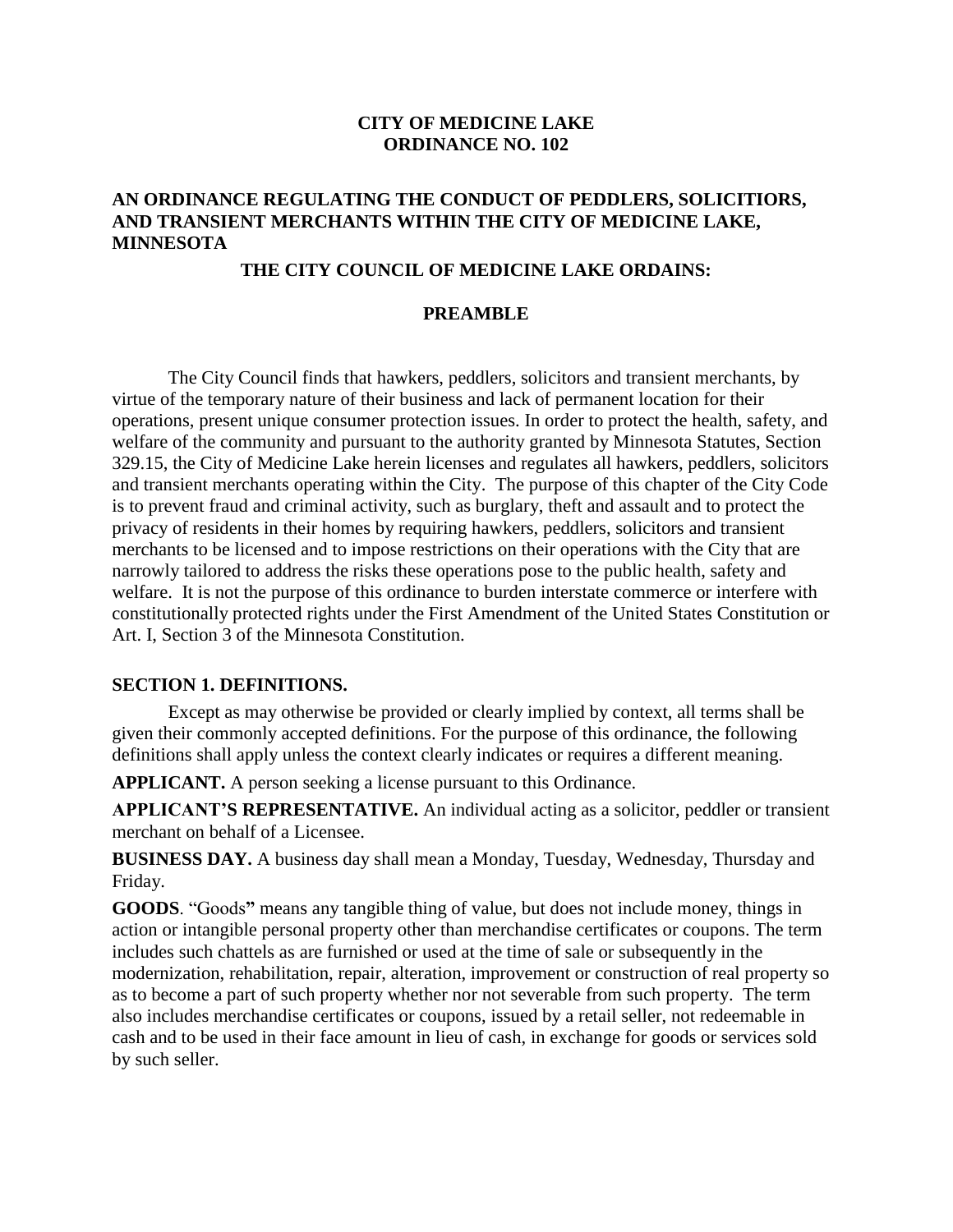**LICENSEE.** A person who has received a license pursuant to this Ordinance.

**NON-COMMERICAL DOOR-TO-DOOR ADVOCATE***.* A person who goes door-to-door for the primary purpose of disseminating religious, political, social, or other ideological beliefs. For purpose of this ordinance, the term door-to-door advocate shall fall under the term solicitor and include door-to-door canvassing and pamphleteering intended for non-commercial purposes.

**PEDDLER**. A person who goes from house-to-house, door-to-door, business-to-business, streetto-street, or any other type of place-to-place movement, for the purpose of offering for sale, displaying or exposing for sale, selling or attempting to sell, and delivering immediately upon sale, the goods, wares, products, merchandise, or other personnel property that the person is carrying or otherwise transporting. For purpose of this ordinance, the term peddler shall have the same common meaning as the term hawker.

**PERSON**. Any natural individual, group, organization, corporation, partnership, or similar association.

**PROFESSIONAL FUNDRAISER**. Any person, including a corporation or other entity, who, for compensation, performs any solicitations or other services for a religious, politician, social, or other charitable organization.

**REGULAR BUSINESS DAY**. Any day during which the city hall is normally open for the purpose of conducting public business. Holidays defined by state law shall not be considered regular business days.

**SOLICITOR**. A person who goes from house-to-house, door-to-door, business-to-business, street-to-street, or any other type of place-to-place movement, for the purpose of obtaining or attempting to obtain orders for goods, wares, products, merchandise, other personal property, or services of which he or she may be carrying or transporting samples, or that may be described in a catalog or by other means, and for which delivery or performance shall occur at a later time. The absence of samples or catalogs shall not remove a person from the scope of this provision if the actual purpose of the person's activity is to obtain or attempt to obtain orders as discussed above. For purposes of this ordinance, the term solicitor shall have the same meaning as the term canvasser.

**TRANSIENT MERCHANT**. A person who temporarily sets up business out of a vehicle, trailer, boxcar, tent, other portable shelter, or empty store front for the purpose of exposing or displaying for sale, selling or attempting to sell, and delivering goods, wares, products, merchandise, or other personal property and who does not remain in any one location for more than fourteen (14) consecutive days.

# **SECTION 2. EXCEPTIONS TO DEFINITIONS.**

For the purpose of this chapter, the terms **PEDDLER**, **SOLICITOR**, and **TRANSIENT MERCHANT** shall not apply to:

(A) Non-commercial door-to-door advocates. Nothing within this ordinance shall be interpreted to prohibit or restrict non-commercial door-to-door advocates. Person engaging in noncommercial door-to-door advocacy shall not be required to register as a solicitor under Section 3.

(B) Any person selling or attempting to sell at wholesale any goods, wares, products, merchandise, or other personal property to a retail seller of the items being sold by the wholesaler.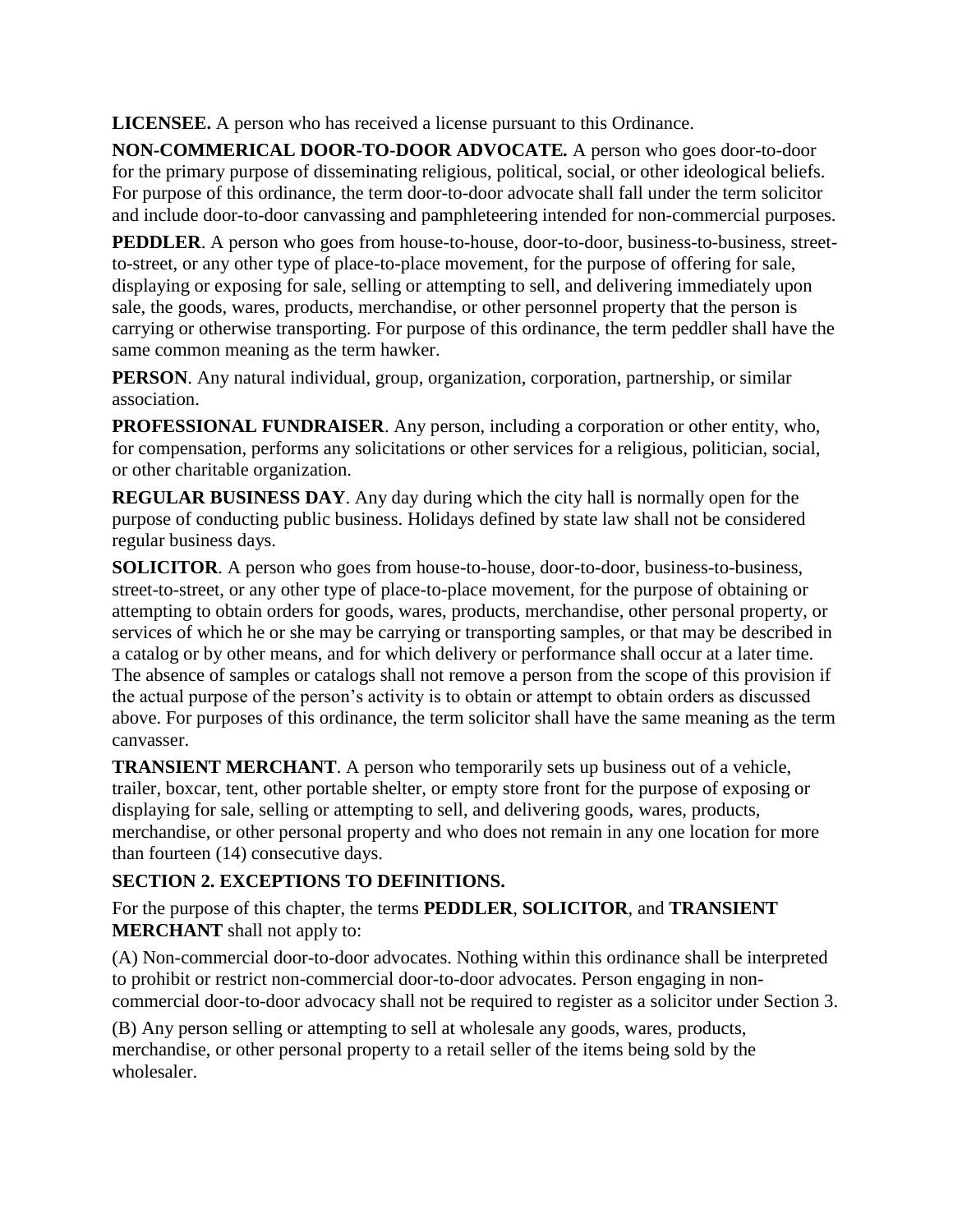(C) Any person who makes initial contacts with other people for the purpose of establishing or trying to establish a regular customer delivery route for the delivery of perishable food and dairy products, such as baked goods or milk.

(D) Any person making deliveries of perishable food and dairy products to the customers on his or her established delivery route.

(E) Any person making deliveries of newspapers, newsletters, or other similar publications on an established customer delivery route, when attempting to establish a regular delivery route, or when publications are delivered to the community at large.

(F) Any person conducting the type of sale commonly known as garage sales, rummage sales, or estate sales.

(G) Any person participating in an organized multi-person bazaar or flea market.

(H) Any person conducting an auction as a properly licensed auctioneer.

(I) Any officer of the court conducting a court-ordered sale.

(J) This ordinance does not apply to children age seventeen (17) and younger soliciting for school-sponsored activities or for charitable organizations.

Exemption from these definitions shall not, for the scope of this chapter, excuse any person from complying with any other applicable statutory provision or requirement provided by another city ordinance.

## **SECTION 3. LICENSING; EXEMPTIONS.**

(A) **County license required**. No person shall conduct business as a peddler, solicitor, or transient merchant within the city limits without first having obtained the appropriate license from the county as may be required by Minnesota Statutes Chapter 329 as it may be amended from time to time, if the county issues a license for the activity.

(B) **City license required**. Except as otherwise provided for by this ordinance, no person shall conduct business within this jurisdiction as a peddler, solicitor or a transient merchant without first obtaining a city license.

(C) **Application**. An application for a city license to conduct business as a peddler, solicitor or transient merchant shall be made at least thirty (30) business days before the first day the applicant intends to begin operating within the city. Application for a license shall be made on a form approved provided by the city clerk. All applications shall be signed by the applicant or, if the applicant is not an individual, by a person authorized to sign on behalf of the applicant. All applications shall include the following information:

(1) The applicant's full legal name and if the applicant is an individual, a copy of the applicant's driver's license or other form of identification displaying a picture of the applicant.

(2) Any and all other names under which the applicant has or does conduct business.

(3) A "head shot" style color photograph of the applicant.

(4) If the applicant is an individual, the complete address and current telephone number of applicant's permanent residence. If the applicant is a person other than an individual, the complete address and current telephone number of the applicant's regular place of business.

The address provided pursuant to this subdivision will be the address all notices will be sent to the applicant from the city pursuant to this ordinance. If the applicant changes addresses during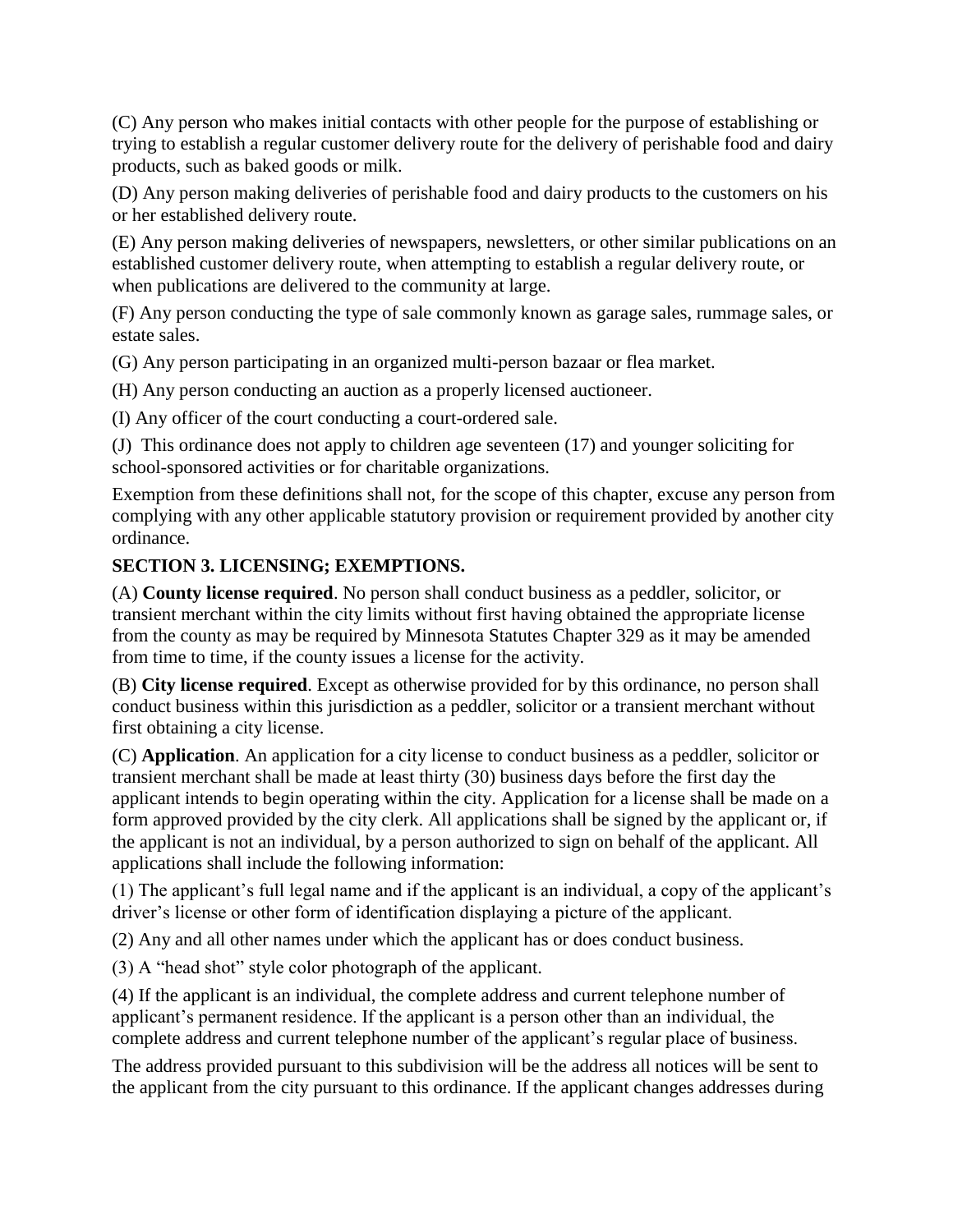the period of time during which the license is active, the applicant shall immediately provide the new address to the city clerk.

(5) Full legal name of any and all business operations owned, managed, or operated by applicant, or for which the applicant is an employee or an agent.

(6) Any and all business-related telephone numbers of the applicant, including cellular phones and facsimile (fax) machines.

(8) Whether the applicant is seeking a license as a peddler, solicitor or transient merchant.

(9) Whether the applicant is applying for an annual or daily license.

(10) The dates during which the applicant intends to conduct business. If the applicant is applying for a daily license, the number of days the applicant will be conducting business within the city, with a maximum of fourteen (14) days which are to be used within ninety (90) days of the date of the issuance of the license.

(11) Any and all addresses and telephone numbers where the applicant can be reached while conducting business within the city, including the location where a transient merchant intends to set up his or her business.

(12) A statement as to whether or not the applicant has been convicted with the last five (5) years of any felony, gross misdemeanor or misdemeanor for violating any state or federal statute or any local ordinance, other than minor traffic offenses.

(13) A list of the three (3) most recent locations where the applicant has conducted business as a peddler, solicitor or transient merchant.

(14) Proof of any required county license.

(15) Written permission of the property owner or the property owner's agent for any location to be used by a transient merchant.

(16) A general description of the items to be sold or services to be provided.

(17) Any and all additional information as may be deemed necessary by the City Clerk.

(18) The license plate number, registration information, vehicle identification number (VIN) and physical description for any vehicle to be used in conjunction with the licensed business operation.

(D) **Applications by persons other than an individual.** If the applicant is a person other than an individual, the applicant may submit a single applicant to apply to all individuals who will act on behalf of the applicant pursuant to the license. In addition to the information required by applicants pursuant to Section 3 (C)  $(1-18)$ , an applicant other than an individual also shall provide as part of the application for a license the following information:

(1) The full names, addresses and dates of birth of each person who will acting on the applicant's behalf pursuant to the license and a "head shot" style color photograph of each such person.

(E) **Fee**. All applications for a license under this chapter shall be accompanied by the fee established in the city licensing fee schedule as it may be amended from time to time.

(F) **Procedure**. Upon receipt of the application and payment of the license fee, the city clerk will, within two (2) business days, determine if the application is complete. An application will be considered complete if all required information is provided. If the city clerk determines that the application is incomplete, the city clerk must inform the applicant of the required, necessary information that is missing. If the application is complete, the city clerk shall order any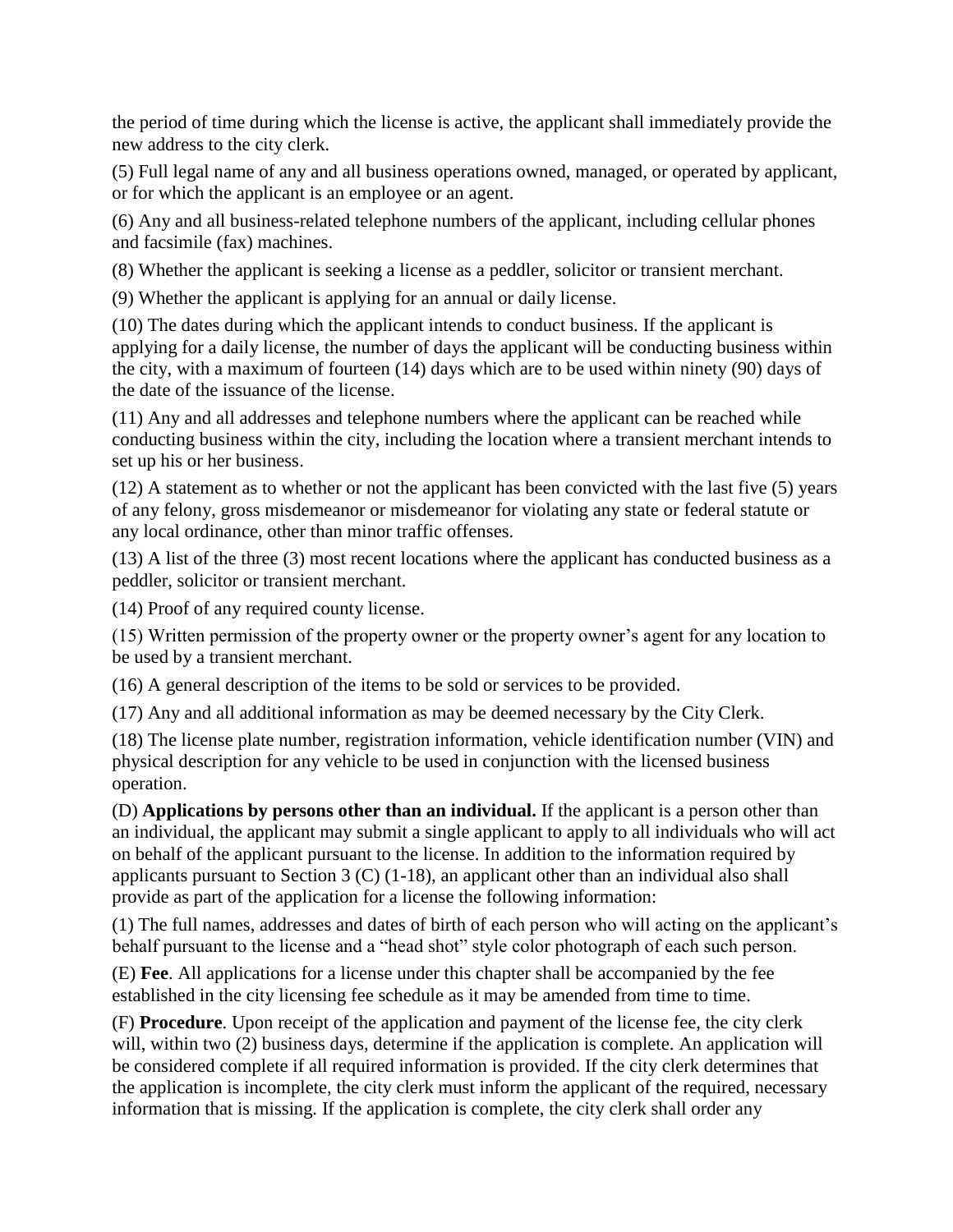investigation, including background checks, necessary to verify the information provided with the application. Within twenty (20) business days of receiving a complete application the city clerk must issue the license unless grounds exist for denying the license application under Section 4, in which case the clerk must deny the request for a license. If the city clerk denies the license application, the applicant must be notified in writing of the decision, the reason for denial and the applicant's right to appeal the denial by requesting, within twenty (20) days of receiving notice of rejection, a public hearing before the City Council. The City Council shall hear the appeal with twenty (20) days of the date of the request for a hearing. The decision of the City Council following the public hearing can be appealed by petitioning the Minnesota Court of Appeals for a writ of certiorari.

(G) **Duration**. An annual license granted under this ordinance shall be valid for one calendar year from the date of issuance. A daily license granted under this ordinance shall be valid only during the time period indicated on the license.

(H) **Professional fundraisers not exempt**. A professional fundraiser working on behalf of an otherwise exempt group or person shall not be exempt from the licensing requirements of this ordinance.

#### (I) **License exemptions**.

(1) No license shall be required for any person to sell or attempt to sell, or to take or attempt to take orders for, any product grown, produced, cultivated, or raised on any farm.

(2) No license shall be required for any person going from house-to-house, door-to-door, business-to-business, street-to-street, or any other type of place-to-place movement for the primary purpose of exercising that person's state or federal constitutional rights such as the freedom of speech, freedom of the press, freedom of religion, and the like. This exemption will not apply if the person's exercise of constitutional rights is merely incidental to what would properly be considered a commercial activity.

## **SECTION 4. LICENSE CERTIFICATE.**

(A) Upon the granting of a license, the city clerk shall issue to the applicant a license certificate. If the applicant is a person other than an individual, the clerk clerk shall issue a license certificate to each person identified by the applicant pursuant to Section 3(D)(1). Each license certificate shall contain a photograph of the applicant or the applicant's representative, the name and age of the applicant or the applicant's representative and the name of the licensee. On the license certificate shall be printed the word "solicitor," "peddler," or "transient merchant," the dates for which the license is valid, for transient merchants the address for which the license is valid and the license certificate number registered with the city clerk. Each applicant or applicant's representative shall have the license certificate on their person at all times while engaged in licensed activities.

(B) Every person required to possess a license certificate shall display the certificate when requested to do so by a prospective customer or by any City employee.

## **SECTION 5. LICENSE INELIGIBILITY.**

The following shall be grounds for denying a peddler or transient merchant license:

(A) The failure of an applicant to obtain and demonstrate proof of having obtained any required county license.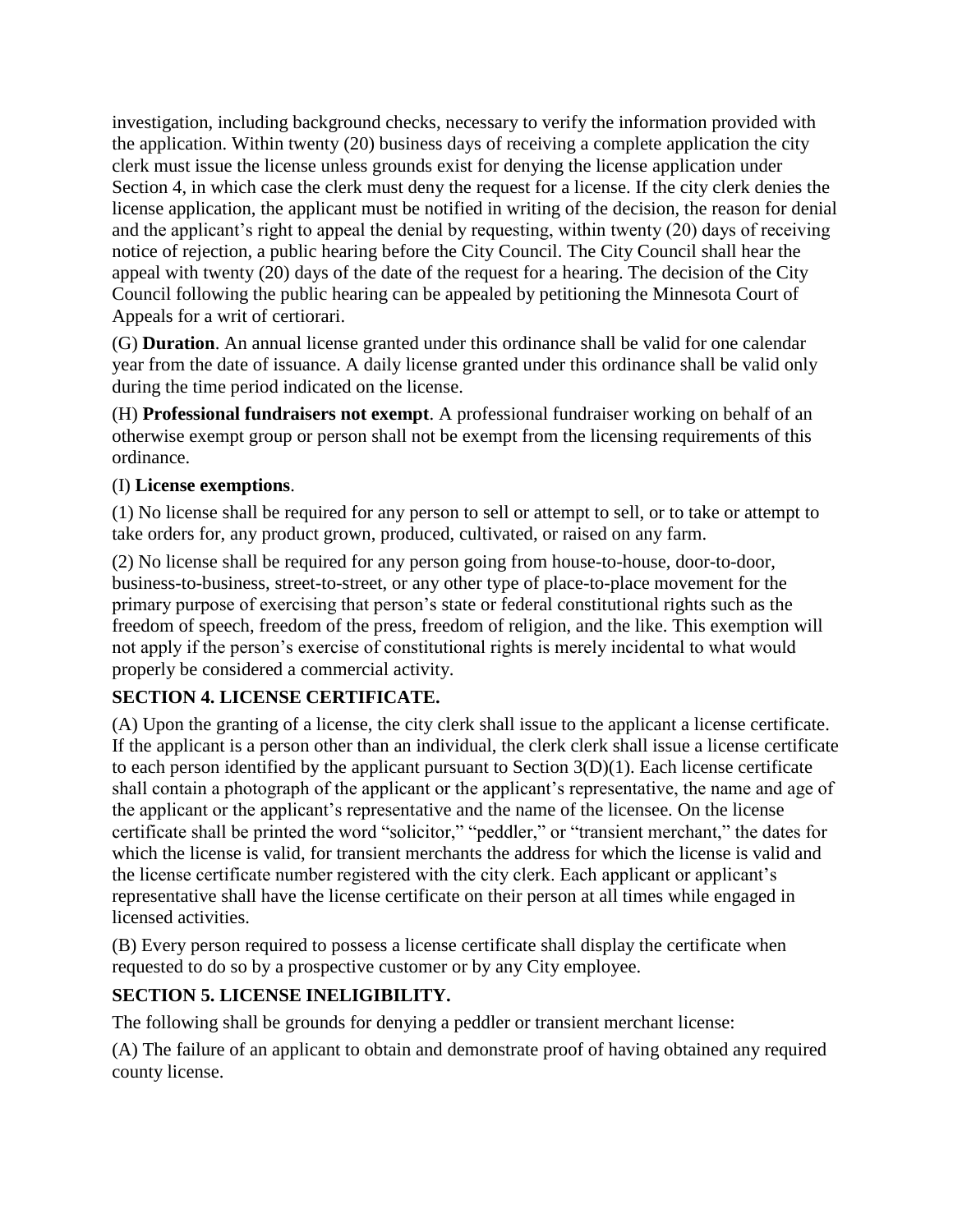(B) The failure of an applicant to truthfully provide any information requested by the city as part of the application process.

(C) The failure of an applicant to sign the license application.

(D) The failure of an applicant to pay the required fee at the time of application.

(E) A conviction with the past five (5) years of the date of application for any violation of any federal or state statute or regulation, or of any local ordinance, which adversely reflects upon the person's ability to conduct the business for which the license is being sought in a professional, honest and legal manner. Such violations shall include, but are not limited to, burglary, theft, larceny, swindling, fraud, unlawful business practices, and any form of actual or threatened physical harm against another person.

(F) The revocation with the past five (5) years of any license issued to an applicant for the purpose of conducting business as a peddler, solicitor or transient merchant.

(G) When an applicant has a questionable business reputation. Evidence of a questionable business reputation shall include, but is not limited to, the existence of more than three (3) complaints against an applicant with the Better Business Bureau, the Office of the Minnesota Attorney General or other state attorney general's office, or other similar business or consumer rights office or agency, with the preceding twelve (12) months, or three (3) complaints filed with the city against an applicant within the preceding five (5) years.

## **SECTION 6. LICENSE SUPENSION AND REVOCATION**

(A) **Generally**. Any license issued under this section may be suspended or revoked at the discretion of the City Council for violation of any of the following:

(1) Subsequent knowledge by the city of fraud, misrepresentation or incorrect statements provided by an applicant on the application form.

(2) Fraud, misrepresentation or false statements made during the course of the licensed activity.

(3) Subsequent conviction of any offense to which the granting of the license could have been denied under Section 4.

(4) Engaging in any prohibited activity as provided under Section 8 of this ordinance.

(5) Violation of any other provision of this ordinance.

(B) **Multiple persons under one license**. If a license is issued to a person other than an individual, the suspension or revocation of such a license shall serve as a suspension or revocation of each applicant's representative to conduct business as a peddler, solicitor or transient merchant on behalf of the licensee whose license is suspended or revoked.

(C) **Notice**. Prior to revoking or suspending any license issued under this chapter, the city shall provide a license holder with written notice of the alleged violations and inform the licensee of his or her right to a hearing on the alleged violation. Notice shall be delivered in person or by mail to the permanent residential address listed on the license application, of if no residential address is listed, to the business address provided on the license application.

(D) **Public Hearing**. Upon receiving the notice provided in part (C) of this section, the licensee shall have the right to request a public hearing. If no request for a hearing is received by the city clerk within ten (10) calendar days following the service of the notice, the city may proceed with the suspension or revocation. For the purpose of a mailed notice, service shall be considered complete as of the date the notice is placed in the mail. If a public hearing is requested within the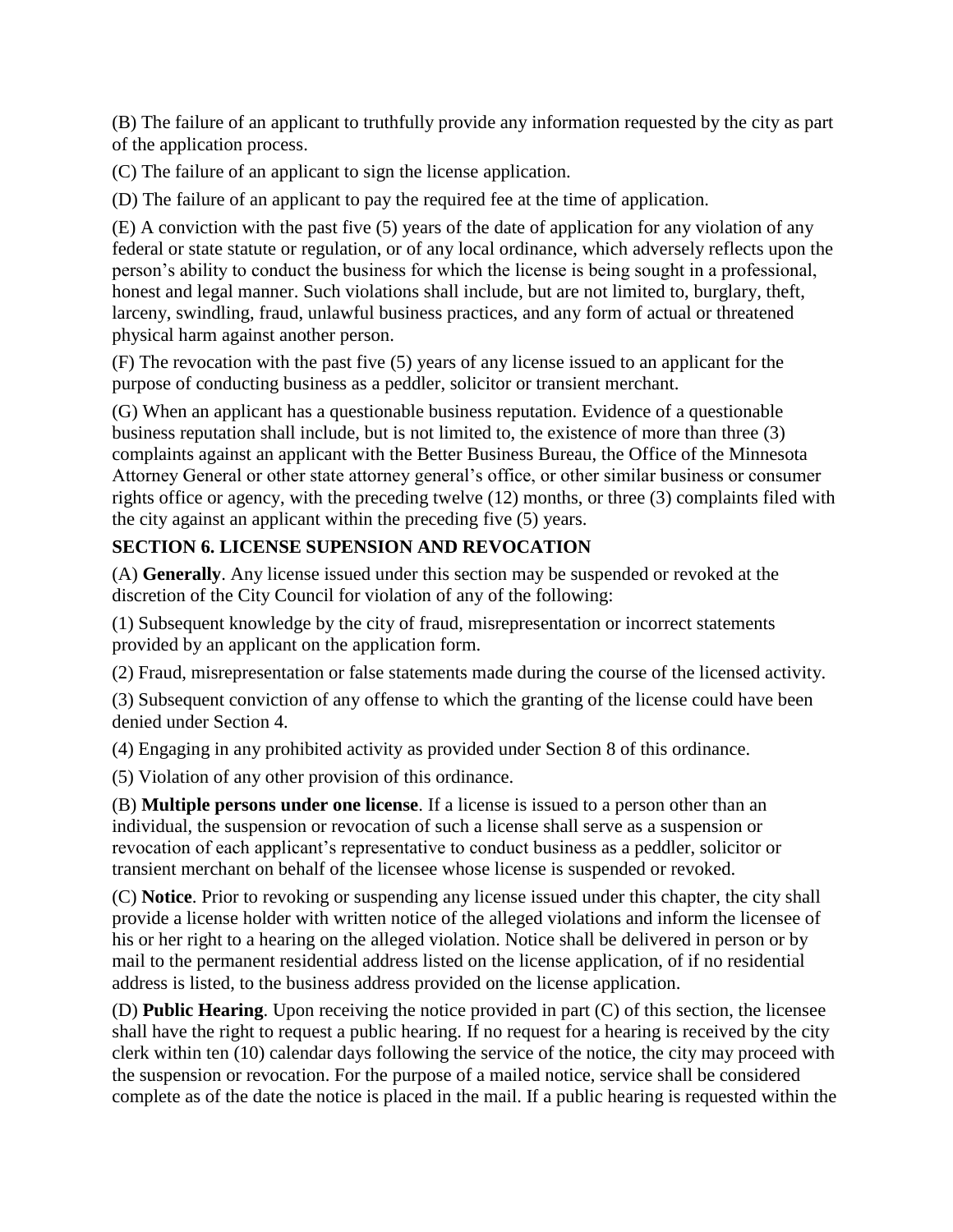stated time frame, a hearing shall be scheduled within twenty (20) business days from the date of the request for the public hearing. Within three (3) business days of the hearing, the City Council shall notify the licensee of its decision.

(E) **Emergency**. If, in the discretion of the City Council, imminent harm to the health or safety of the public may occur because of the actions of a peddler or transient merchant licensed under this ordinance, the City Council may immediately suspend the person's license and provide notice of the right to hold a subsequent public hearing as prescribed in part (C) of this section.

(F) **Appeal**. Any person whose license is suspended or revoked under this section shall have the right to appeal that decision in court.

# **SECTION 7. LICENSE TRANSFERABILITY.**

No license issued under this chapter shall be transferred to any person other than the person to whom the license was issued.

# **SECTION 8. REGISTRATION.**

(A) All persons exempt from the licensing requirements of this ordinance under Section 3 shall be required to register with the city prior to engaging in any activities in the city. Registration shall be made on the same form required for a license application, but no fee shall be required. Immediately upon completion of the registration form, the city clerk shall issue to the registrant a certificate of registration as proof of the registration. Certificates of registration shall be nontransferrable.

(B) Individuals that will be engaging in non-commercial door-to-door advocacy shall not be required to register.

# **SECTION 9. PROHIBITED ACTIVITIES.**

No peddler, solicitor, transient merchant, non-commercial door-to-door advocate, or other person engaged in other similar activities shall conduct business in any of the following manner:

(A) Calling attention to his or her business or the items to be sold by means of blowing any horn or whistle, ringing any bell, crying out, or by any other noise, so as to be unreasonably audible within an enclosed structure.

(B) Obstructing the free flow of traffic, either vehicular or pedestrian, on any street, sidewalk, alleyway, or other public right-of-way.

(C) Conducting business in a way as to create a threat to the health, safety, and welfare of any specific individual or the general public.

(D) Conducting business before 8 a.m. or after 8 p.m.

(E) Failing to provide proof of license, or registration, and identification when requested.

(F) Using the license or registration of another person.

(G) Alleging false or misleading statements about the products or services being sold, including untrue statements of endorsement. No peddler, solicitor, or transient merchant shall claim to have the endorsement of the city solely based on the city having issued a license or certificate of registration to that person.

(H) Remaining on the property of another when requested to leave.

(I) Otherwise operating in any manner that a reasonable person would find obscene, threatening, intimidating or abusive.